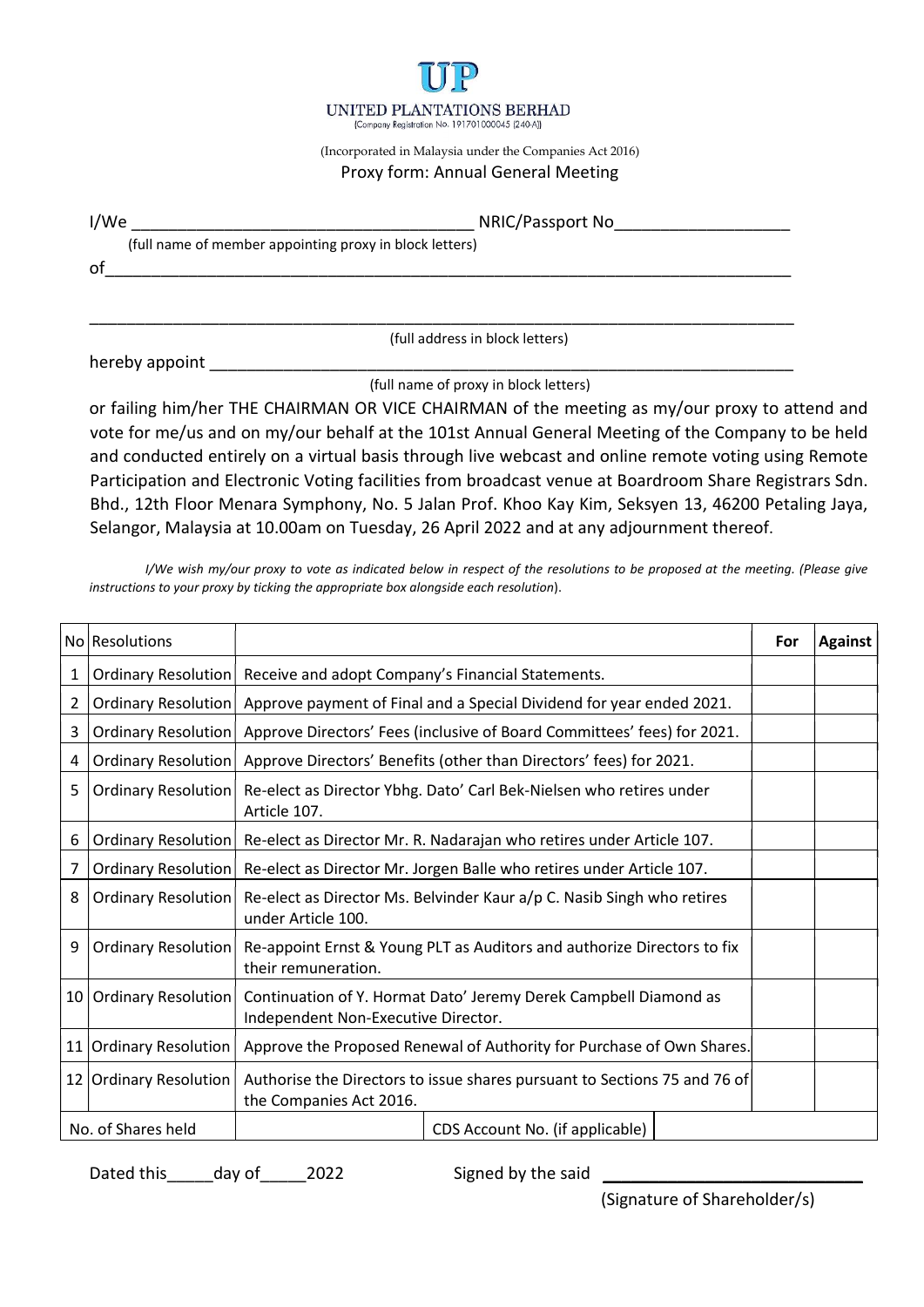## **Notes**

- **Notes**<br>
1. A member of the Company entitled to attend and vote at the meeting is entitled to appoint a<br>
proxy to vote in his stead other than an exempt authorized nominee who may appoint<br>
multiple proxies in respect of ea proxy to vote in his stead other than an exempt authorized nominee who may appoint multiple proxies in respect of each Omnibus account held. A proxy need not be a member of the Company. If you wish to appoint as your proxy someone other than the Chairman or Vice Chairman of the meeting, cross out the words "The Chairman" or "Vice Chairman" of the meeting and write on the lines the full name and address of your proxy. 2.<br>
2. A member of the Company entitled to attend and vote at the meeting is entitled to appoint a<br>
proxy to vote in his stead other than an exempt authorized nomine who may appoint<br>
multiple proxies in respect of each Omi
- Company at Jendarata Estate, 36009 Teluk Intan, Perak Darul Ridzuan, Malaysia not less than 48 hours before the time set for the meeting. The number of shares to be represented by the proxy should be stated in the proxy form. Alternatively, the instrument appointing a proxy can be deposited electronically (for individual shareholders only) through Boardroom Smart Investor Portal at https://investor.boardroomlimited.com or via email to bsr.helpdesk@ boardroomlimited.com before the cut-off time for the lodgement of the Proxy Form as mentioned above. 1.<br>
2. A member of the Company entitled to attend and vote at the meeting is entitled to appoint<br>
proxy to vote in his tsead other than a nexempt authorized nomines who may appoint<br>
multiple proxies in respect of each Omni the Company. If you wish to appoint as your proxy someone other than the Chairman or Vice<br>Chairman of the meeting, cross out the words "The Chairman" or "Vice Chairman" of the<br>meeting and write on the lines the full name a The instrument appointing a proxy must be deposited at the Registered Office of the<br>
Company at Jendarata Estate, 36009 Teluk Intan, Perak Darul Ridziuan, Malayia not less than<br>
48 hours before the time set for the meeting
- the hand of any officer or attorney duly authorised.
- indication is given on the proxy form by the member appointing the proxy. Voting on all resolutions to be proposed at the AGM will be by way of a poll.
- shareholder on the register shall be accepted to the exclusion of the other registered shareholder(s). If voting is in person(s) the vote of the first shareholder who tenders the vote Investor Portal at https://investor.boardroomlimited.com or via email to bsr.helpdesk@<br>boardroomlimited.com before the cut-off time for the lodgement of the Proxy Form as<br>mentioned above.<br>3. Where this Form of Proxy is exe
- be entitled to attend the said meeting or appoint a proxy to attend and/or vote on his/her behalf.
- 7. There will be no Gift Voucher given for Shareholders / Proxy Holders who attend and/or participate in the AGM.